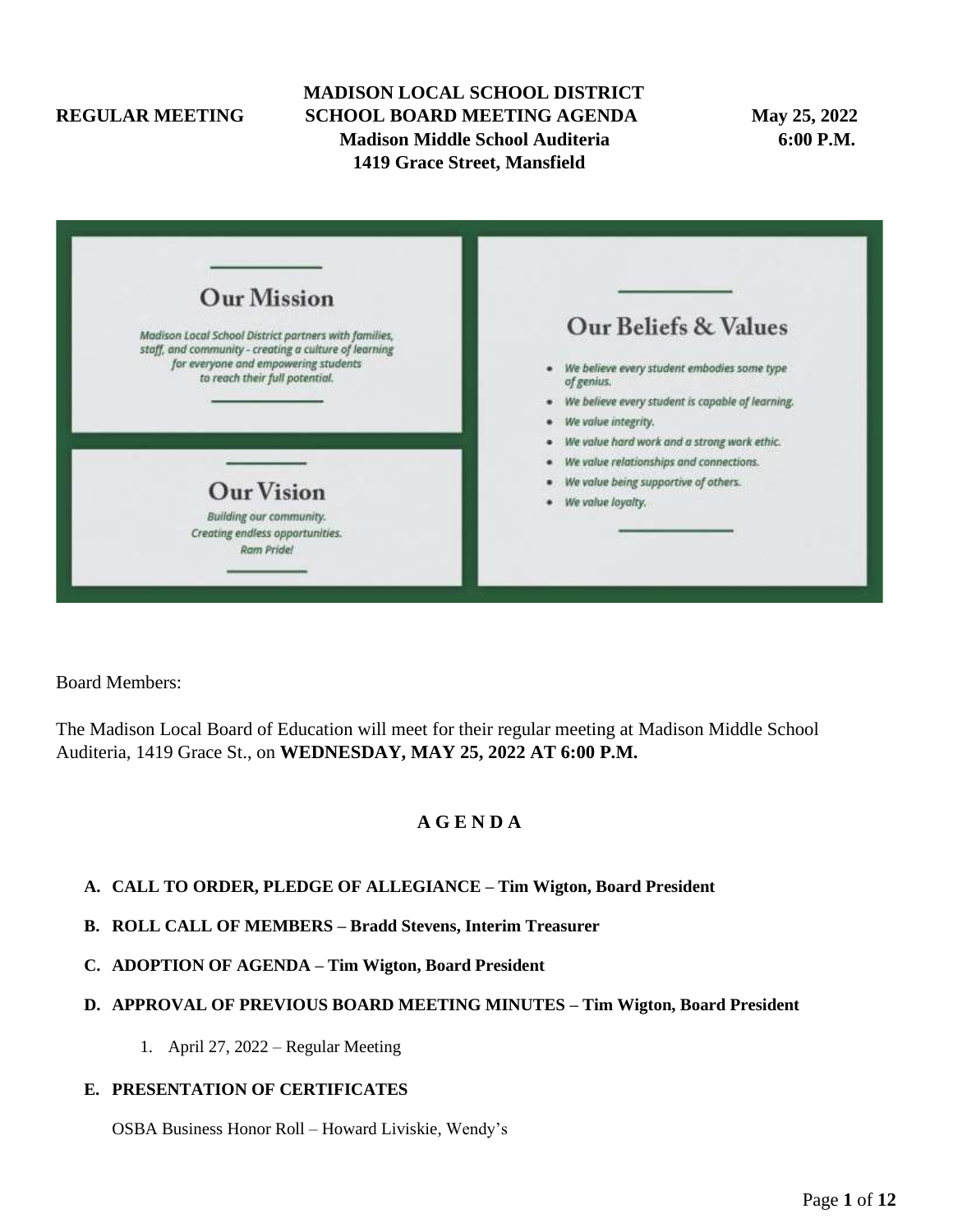**F. RECOGNITION OF VISITORS/VISITOR COMMENTS –** This meeting is a meeting of the Board of Education in public for the purpose of conducting the School District's business and is not to be considered a public community meeting. There is a time for public participation during the meeting as indicated in the agenda. Anyone having a legitimate interest in the actions of the Board may participate during the visitors' comments section of the agenda. Participants must be recognized by the presiding officer and will be requested to preface their comments by an announcement of their name and address. Each statement made by a participant shall be limited to three (3) minutes duration, unless extended by the presiding officer. All statements shall be directed to the presiding officer; no person may address or question Board members individually. The portion of the meeting during which the participation of the public is invited shall be limited to thirty (30) minutes, unless extended by a vote of the Board.

Tim Wigton, President

Recognition High School Band & Choir – Sean Conway Madison Student Initiative – Sean Conway and Jake Grove 7/8 Grade Academic Challenge Team – Jonathan Muro

Retirees: Craig Weston Rosemarie Eberts Lisa Moore Guill Melvin Zellner Nancy Deel Terry Rennpage Glen Shisler

## **G. COMMITTEE REPORTS**

- 1. Legislative
- 2. Athletic Board of Control
- 3. Student Representative's Comments
- 4. Facilities Report
- 5. Student Achievement
- 6. Board Policy
- 7. Superintendent's Update

#### **H. PRESENTATIONS –** Renee Neron, Curriculum Director and Lisa Gonzalez, Federal Programs Coordinator

#### **I. APPROVAL OF DONATIONS**

- 1. The Superintended recommends the Board of Education approve the donation of approximately 2,500 pounds of scrap steel plates from Mansfield Plumbing Products for the Career Tech and Adult Career Center welding technology programs.
- 2. The Superintendent recommends the Board of Education approve the donation of \$950 from Mechanics Bank for the Spanish Club's Peru trip this summer.
- 3. The Superintendent recommends the Board of Education approve the donation of \$765.70 from the Mifflin Elementary PTO to Mifflin Elementary to be used towards end of year awards.

## **J. TREASURER'S REPORT – Bradd Stevens, Interim Treasurer**

- 1. Approval of monthly financial report as submitted
- 2. Approval of the five-year forecast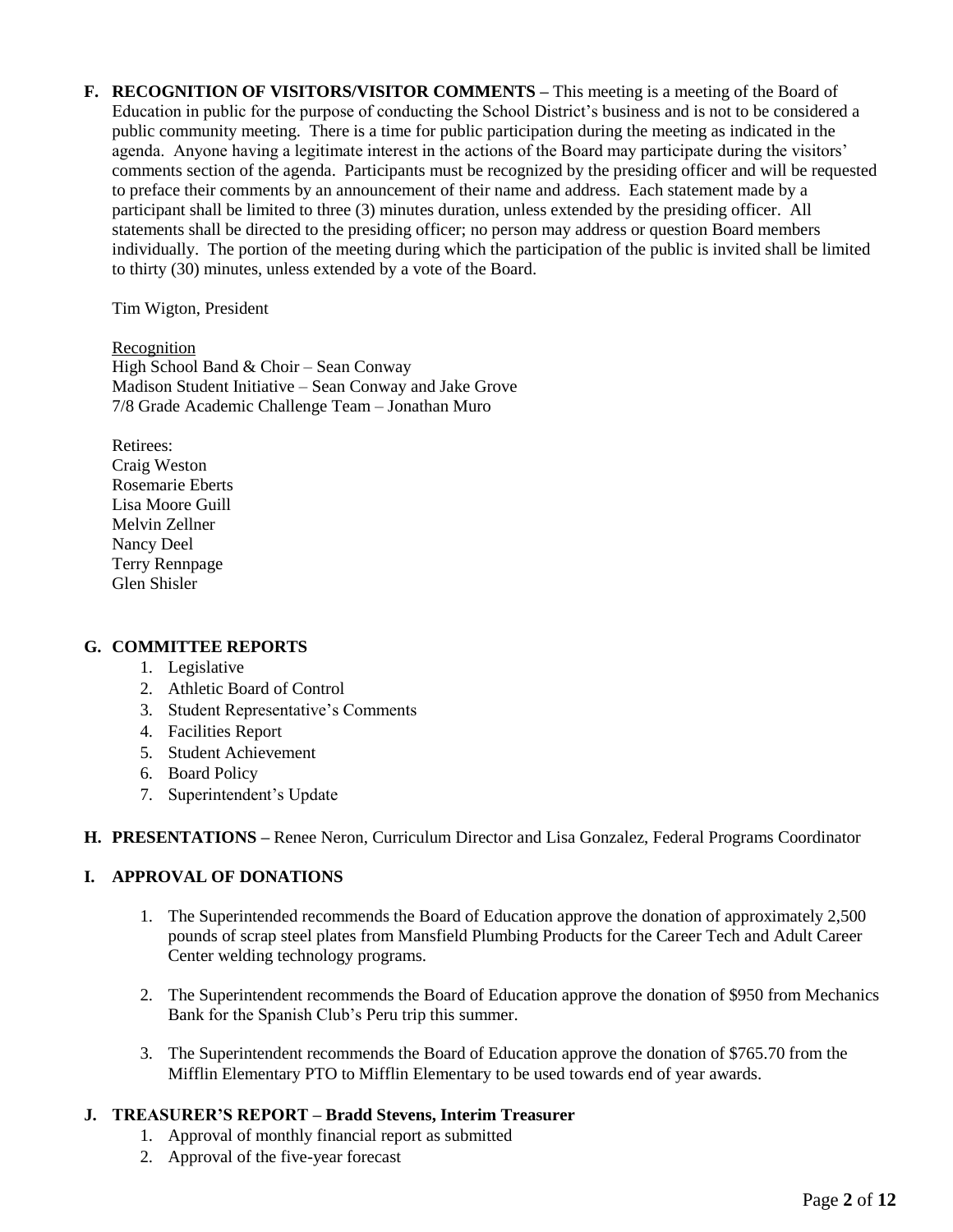## **K. MATTERS RELATED TO PERSONNEL**

### **1. Certificated Personnel**

#### a. Resignations

The Superintendent recommends acceptance of the following resignations/retirements, for reasons as noted, to be effective as indicated.

| Craig Weston, HS Drama Advisor                              | Retirement | 5/26/22 |
|-------------------------------------------------------------|------------|---------|
| Doug Rickert, 7 <sup>th</sup> Grade Girls' Basketball Coach | Personal   | 5/3/22  |
| Denise Brown, Transitions Coordinator - Adult Career Center | Retirement | 7/1/22  |
| Brooke Morgan, English/Read 180 – HS                        | Personal   | 5/26/22 |
| Brian McKee, Intervention Specialist – HS                   | Personal   | 5/26/22 |
| Anna Wyss, English/Language Arts – HS                       | Personal   | 5/26/22 |
| April Harsh, MS Key Club Advisor                            | Personal   | 5/26/22 |
| Melissa Wigton, Student Council Advisor - Eastview          | Personal   | 5/26/22 |
| Steve Farley, Student Council Advisor - South               | Personal   | 5/26/22 |
| Chance Robinette, Math - HS                                 | Personal   | 5/26/22 |
| Katelyn Smith, 7 <sup>th</sup> Grade Volleyball Coach       | Personal   | 5/26/22 |
| Aubrey Klink, English/Language Arts – HS                    | Personal   | 5/26/22 |
| Aubrey Klink, Student Council Advisor - HS                  | Personal   | 5/26/22 |
| Mikaela Bush, Assistant 7/8 Track Coach                     | Personal   | 5/26/22 |
| Anthony Luchene, Intervention Specialist – MCS              | Personal   | 5/26/22 |
| Scott Hamilton, CT Electrical Maintenance                   | Personal   | 5/26/22 |

#### b. Appointments

Pending proper/applicable certification, paperwork, and BCI/FBI checks, the Superintendent recommends approval of the following beginning the 2022/2023 school year. Salary is in accordance with the adopted salary schedule:

Kelly Carpenter, School Counselor – High School Kaitlyn Fanning, Instrumental Music Teacher – Middle School/High School Matt Wade, Intervention Specialist – High School Thomas Deiotte, Jr., School Counselor – Eastview Kyna Wright, Health Lifestyles Teacher – Middle School Thomas Wheitner, Intervention Specialist – Middle School Lindsey Frank, Intervention Specialist – Middle School Chyann Collins, Science Teacher – High School Katherine Darnell, Library/Media Specialist – Middle School/High School Emily Crossen, Intervention Specialist – South Cara Lydy, Intervention Specialist – Middle School

## Points of Information

- Patty Levingston has been awarded the Science position at the high school, replacing Andrew Saris who resigned.
- Emily Richter has been awarded the STEM position at Madison South, replacing Steve Farley who took another position.
- Lynn Sankovic has been awarded the  $5<sup>th</sup>$  Grade Intervention Specialist position at the middle school, replacing Sarah Ebinger who resigned.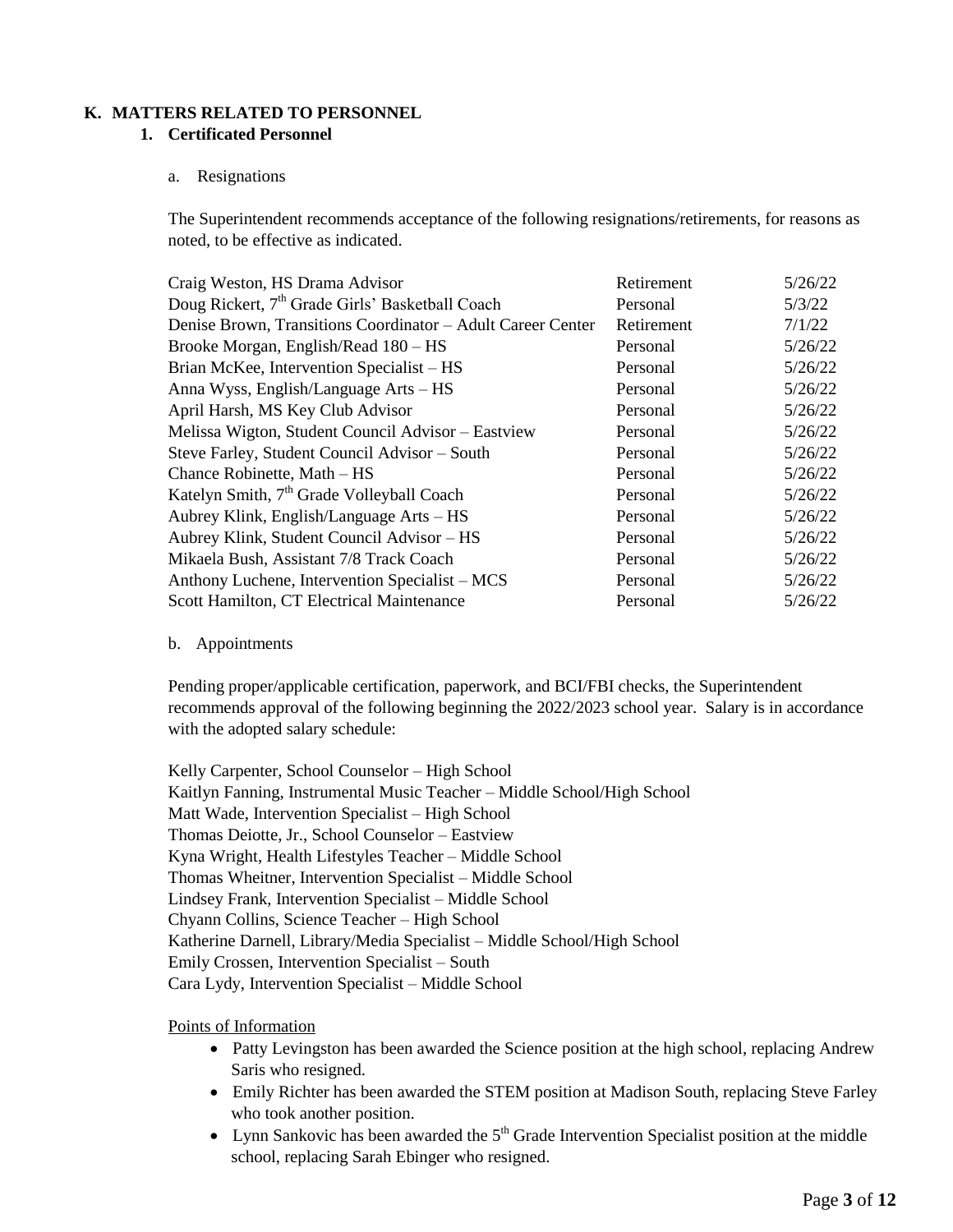- Katie Wade has been awarded the English/Language Arts position at the high school, replacing Brooke Morgan who resigned.
- c. Additional Assignments Extra Duty Appointment

The Superintendent recommends appointment of the following supplemental positions for the 2022/2023 school year pending proper certification, paperwork and background checks:

Tieler Crouse  $-7<sup>th</sup>$  Grade Cheerleading Advisor Teri Foley-Kanz - 8<sup>th</sup> Grade Cheerleading Advisor Cheyenne Hunt - Assistant Varsity Cheerleading Advisor Michelle Byus - Head Varsity Cheerleading Advisor Chad Reynolds - Assistant Cross Country Coach, Swimming/Diving Coach Robin Myers - Head Cross Country Coach Bryan Mosier - ½ Assistant Varsity Football Coach, Head Varsity Wrestling Coach Chris Armstrong - Fall Fitness Coordinator, Head Varsity Boys' Basketball Coach Derek Boyd - Assistant 7<sup>th</sup> Grade Football Coach Bruce Gibson - Assistant 7<sup>th</sup> Grade Football Coach Tim Deel - Head 7<sup>th</sup> Grade Football Coach Steve Zellner - Assistant 8<sup>th</sup> Grade Football Coach Chad Hutcheson - Head 8<sup>th</sup> Grade Football Coach, Assistant Varsity Wrestling Coach John Foust - Assistant Varsity (JV) Girls' Basketball Coach J. Tommy Hunt - 1/2 Head 9<sup>th</sup> Grade Football Coach Brian Lowe  $-$  1/2 Head  $9<sup>th</sup>$  Grade Football Coach Shane Marrow  $- \frac{1}{2}$  Assistant 9<sup>th</sup> Grade Football Coach Carl White  $-\frac{1}{2}$  Assistant Varsity Football Coach Jim Deppen  $-\frac{1}{2}$  Assistant Varsity Football Coach Jeff Cole – ½ Assistant Varsity Football Coach A.J. Beer – ½ Assistant Varsity Football Coach Derek Fisher – ½ Assistant Varsity Football Coach, Head 7/8 Grade Wrestling Coach Kalvin Gordon  $-\frac{1}{2}$  Assistant Varsity Football Coach Kobi Johnson – ½ Assistant Varsity Football Coach, Assistant Varsity Boys' Basketball Coach Ryan Stackhouse - Assistant Varsity Football Coach Steve Farley – Head Varsity Boys' Golf Coach Dustin Moysi - Assistant Varsity (JV) Boys' Soccer Coach Tim Lord - Head Varsity Boys' Soccer Coach, MS Audio Visual, MS Social Studies Department Chair Jordan Monica - ½ Assistant (JV) Girls' Soccer Coach Kelly O'Brien - ½ Assistant (JV) Girls' Soccer Coach Zac Huff - Head Varsity Girls' Soccer Coach Tommy Hill - Head Varsity Girls' Tennis Coach Andrea Gerich – Head 8th Grade Volleyball Coach Brynn Holt – Head 9<sup>th</sup> Grade Volleyball Coach Carrie Uhler – Assistant Varsity Volleyball Coach Owen Zeiter – Head  $7<sup>th</sup>$  Grade Boys' Basketball Coach Travis Stantz – Head 8<sup>th</sup> Grade Boys' Basketball Coach Bruce Gibson – Head 9<sup>th</sup> Grade Boys' Basketball Coach Nick Melton – Assistant Varsity Boys' Basketball Coach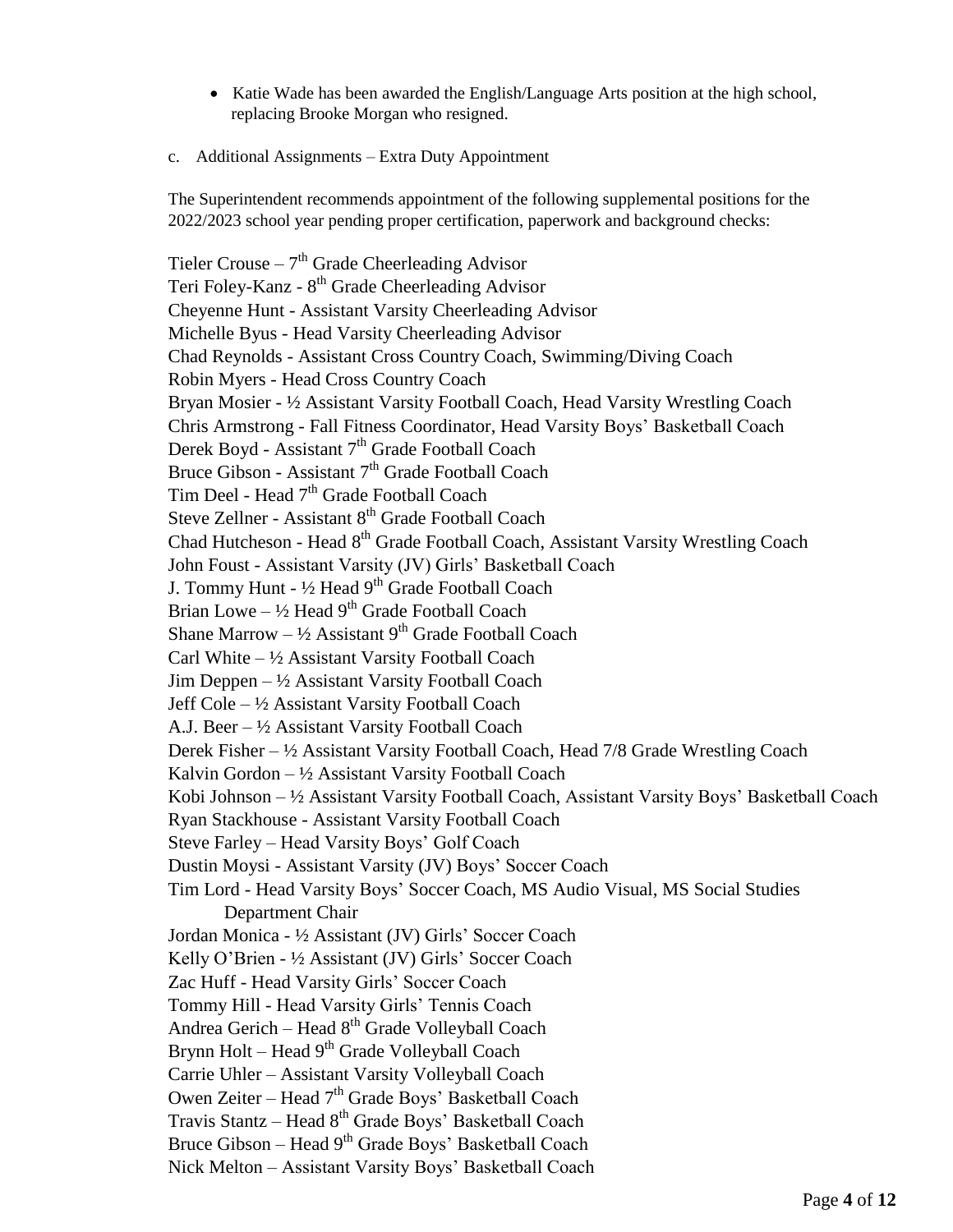- Doug Rickert Head 8<sup>th</sup> Grade Girls' Basketball Coach
- Ryan Tinsley Assistant Varsity Girls' Basketball Coach
- Brad Eith Assistant 7/8 Grade Wrestling Coach
- Ian Harter  $-\frac{1}{2}$  Assistant Varsity Wrestling Coach
- Kyle Conkle  $-\frac{1}{2}$  Assistant Varsity Wrestling Coach
- James Dillon HS Academic Challenge Adv., HS Asst. Band Dir. Fall, HS Science Dept. Chair
- Christine Elder MS Academic Challenge Advisor
- Josh Davis ½ Art Club Advisor
- Matt Godsil ½ Art Club Advisor
- Brent Sanders HS Audio Visual
- Holly North BPA Advisor, Yearbook Advisor
- Tom Brandt Junior Class Advisor
- Don Maxey Junior Class Advisor
- Kim Miller HS Career Tech Department Chair
- Jennifer Branstetter Junior Class Advisor, HS Student Council
- Katie Wade Junior Class Advisor
- Tracey Burden Senior Class Advisor, HS Math Dept. Chair, National Honor Society
- Jennifer Steffey Senior Class Advisor
- Michelle Dillon HS English Department Chair
- Traci Luckie MS English Department Chair
- Christa Shutt MS Math Department Chair
- Lynelle Rickert MS Science Department Chair
- Kim Boehm HS Social Studies Department Chair
- Kara Ohl Mifflin ELA Department Chair
- Jennifer Porter Mifflin Math Department Chair
- Kathie Jansen Eastview ELA Department Chair
- Breanna Crunkilton Eastview Math Department Chair
- Jodi Newberry Madison South ELA Department Chair
- Melissa Parish Madison South Math Department Chair, Assistant Varsity Swimming/Diving **Coach**
- Craig Green HS Drama Advisor, Vocal Ensemble, MS Drama Advisor
- Victoria Kasberg FCCLA Advisor, Academic Booster Coordinator
- Nikki Mosiychuk HS Key Club Advisor
- Bethany Cuthbertson Music Assistant (Ramettes)
- Karen VonStein Skills USA
- Jim Thompson Skills USA
- Theresa Roberts Eastview Special Education Building Coordinator
- Bill Roth HS Special Education Building Coordinator
- Jenifer Culler Mifflin Special Education Building Coordinator
- Goldie Spencer MS 5/6 Special Education Building Coordinator
- Heather Reynolds Madison South Special Education Building Coordinator
- Laura Phillips Spanish Club Advisor
- Zinda Thomas MS Student Council
- Lana Thompson Eastview Student Council
- Brittany Farley Mifflin Student Council
- Julie Kirkpatrick Writers' Club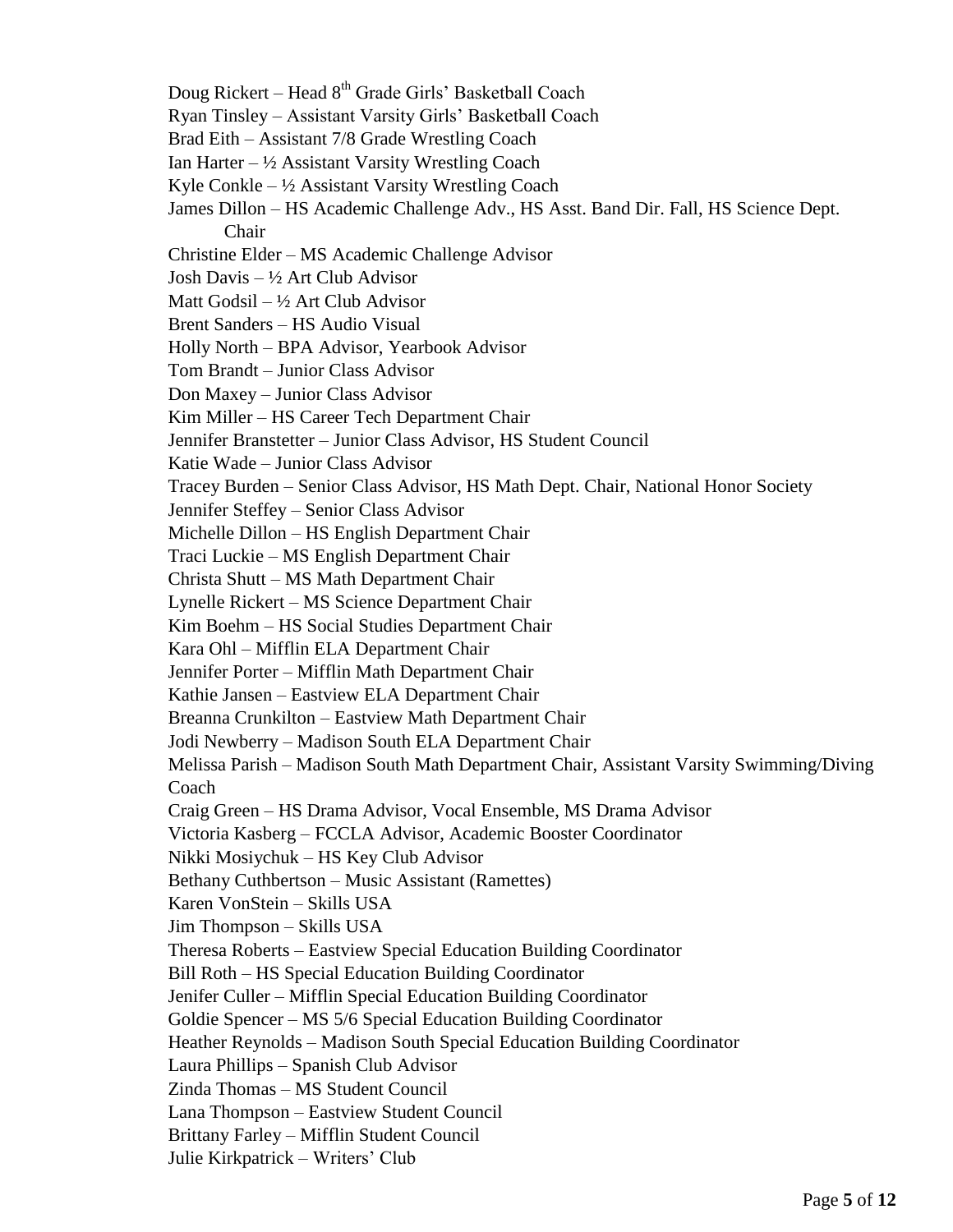#### **Detention Monitors**

| Matt Godsil              | Madison Comprehensive HS        |
|--------------------------|---------------------------------|
| <b>Brent Sanders</b>     | <b>Madison Comprehensive HS</b> |
| Chris Moody              | Madison Middle School           |
| Derek Fisher             | <b>Madison Middle School</b>    |
| Kyle Bishop              | <b>Madison Middle School</b>    |
| <b>Courtney Handshoe</b> | <b>Madison Middle School</b>    |
| Monique Eberst           | Madison Middle School           |
| Lisa Restelli            | <b>Madison Middle School</b>    |

#### **Summer School** (on an as needed basis)

| <b>Troy Schulz</b> | Julie Kirkpatrick |
|--------------------|-------------------|
| Katie Wade         | Eddie Walker      |
| Nikki Mosiychuk    | Mike Marshall     |
| Danielle Wentworth | Jodi Newberry     |
| Ashley Galbraith   | Katelyn Smith     |
| Robin Myers        | Jennifer Porter   |

Tim Niswander William Roth Jen Lawhorn Dorothy Traynor Mary Myers Brittany Farley

The Superintendent recommends approval of the stipend for OCC Leadership at Madison Comprehensive High School for Jennifer Steffey in the amount of \$700 for the 2022/2023 school year to be paid for through the High School Principal's fund.

#### d. Reappointment of Personnel

## **2 nd one (1) year contracts - 2022-2023**

Naomi Adinkrah Susan Brafford Mikela Chapman Tieler Crouse Chloe McKee Nikki Mosiychuk Owen Zeiter

#### **Three (3) year contracts – 2022-2025**

Joshua Boliantz Ashley Fickes Bruce Gibson Kobi Johnson Shelbi Ohl Jared Phillips Lynn Sankovic Janice Stupka Katrina Tripp Michael Wagner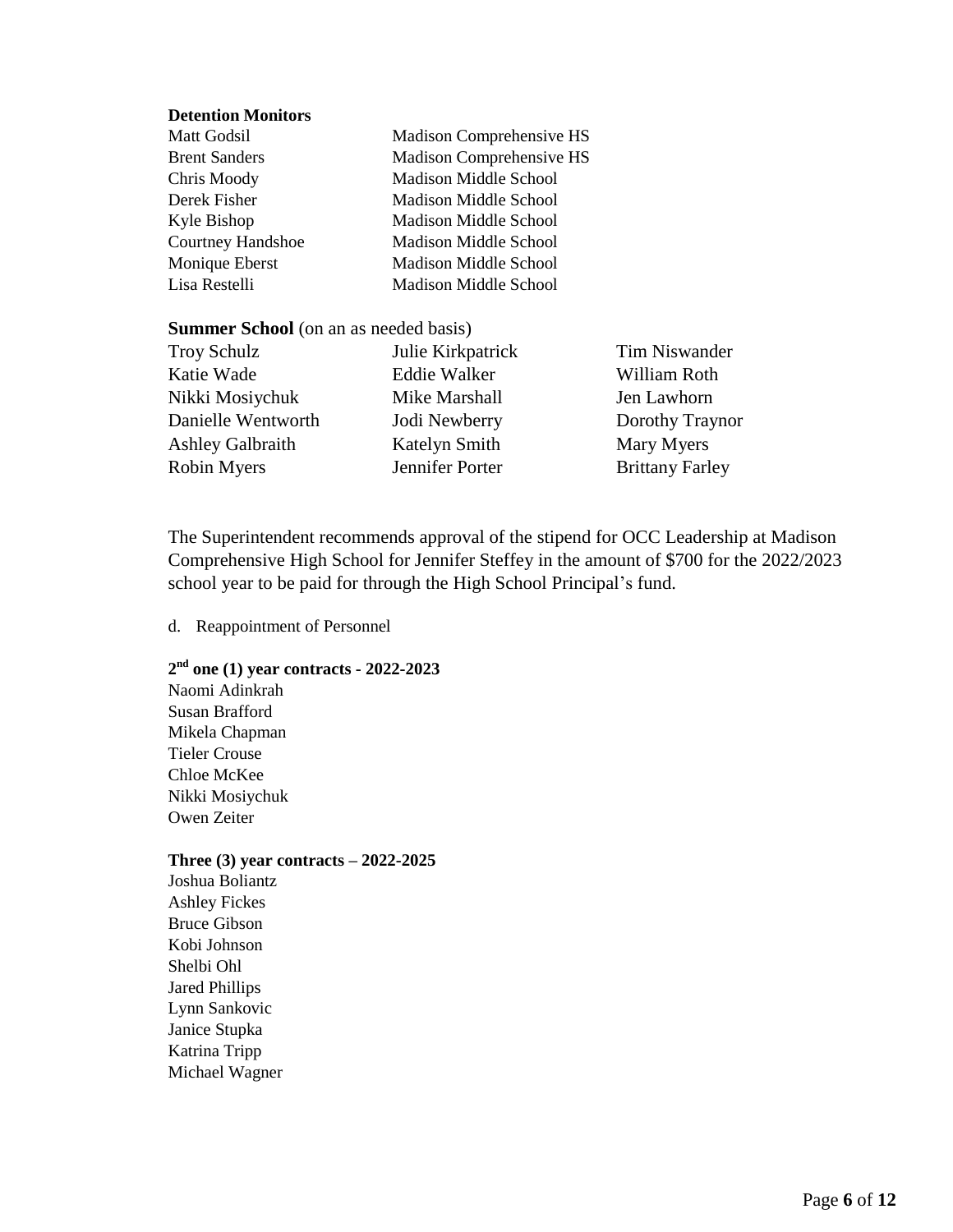**Five (5) year contracts – 2022-2027** Chris Armstrong Tom Brandt Jenifer Culler Ashley Galbraith Katrina Jordan-Donley Brianna Korbas Jessica Kunz Matthew McCorkle Michael Morris Melissa Satterfield – AE Elizabeth Shakan Troy Stimpert James Them Patricia Thomas James Thompson Lindsey Whitehead Andrew Wigton

#### **Retired employees - 1 year contract**

Mary Jones – St. Mary's Limited

e. Contracts

The Superintendent recommends the Board of Education approve the following for a continuing contract effective with the 2022/2023 school year:

#### Denise Thompson

f. Administrative

The Superintendent recommends the Board of Education approve the following administrative contracts:

Sean Conway, 2022-2025 Jordan Nelson, 2022-2025

Pending proper/applicable certification, paperwork and BCI/FBI checks, the Superintendent recommends approval of the following beginning with the 2022/2023 school year. Salary is in accordance with the adopted salary schedule:

| <b>Andrew Ditleyson</b> | Assistant Principal – High School | Effective August 1, 2022 |
|-------------------------|-----------------------------------|--------------------------|
|-------------------------|-----------------------------------|--------------------------|

g. Sick Bank

The Superintendent recommends the use of a sick bank for up to 35 days for Christine Snider, Title I teacher at Madison South, for medical reasons.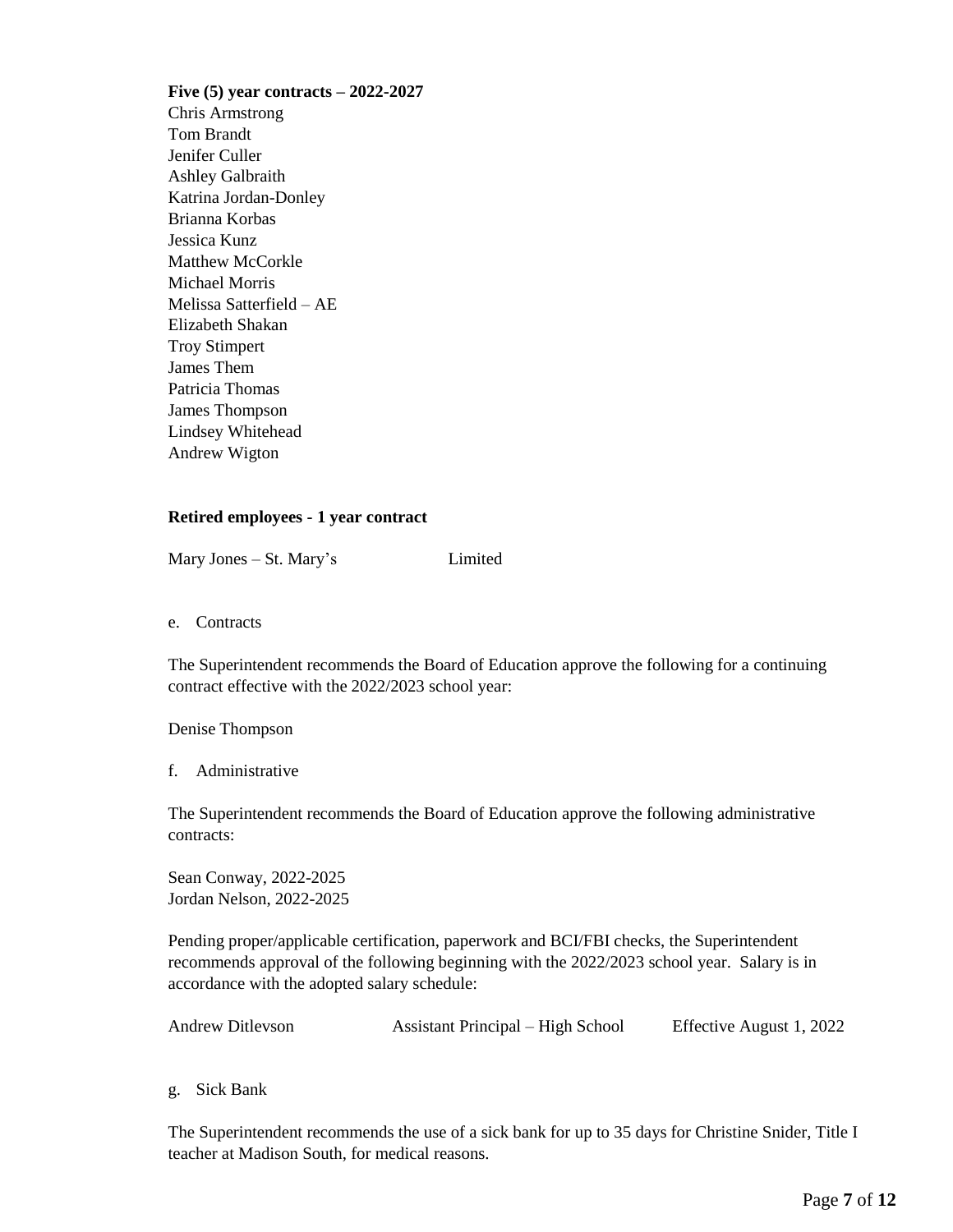h. Appointments - Madison Adult Education Hires

Pending proper/applicable certification, paperwork, and BCI/FBI checks, the Superintendent recommends approval of the following.

MaryAnn Moyer, Excel Instructor

i. Appointments – Substitute Teachers

Pending proper/applicable certification, paperwork, and BCI/FBI checks, the Superintendent recommends approval of the appointment of the following substitute teachers on an "on call" basis, as needed for the 2021/2022 school year:

Drena Miller

j. Appointments – Volunteers

Pending proper/applicable certification, paperwork, and BCI/FBI checks, the Superintendent recommends approval of the appointment of the following volunteers:

## 2. **Classified Personnel**

#### a. Resignations

The Superintendent recommends acceptance of the following resignations/retirements, for reasons as noted, to be effective as indicated:

| Angelia Stantz, Building Aide – Mifflin      | Personal   | 5/25/22 |
|----------------------------------------------|------------|---------|
| Melvin Zellner, Bus Driver – Route 1         | Retirement | 6/30/22 |
| Nancy Deel, Bus Driver – Route 35            | Retirement | 7/31/22 |
| Terry Rennpage, Bus Driver – Route 26        | Retirement | 7/31/22 |
| Lisa Jackson, Special Education Aide – South | Personal   | 5/25/22 |
| Mike Christy, Maintenance                    | Retirement | 7/31/22 |

#### b. Appointments

Pending proper/applicable certification, paperwork, and BCI/FBI checks, the Superintendent recommends approval of the following beginning the 2021/2022 school year. Salary is in accordance with the adopted salary schedule:

| Bobby Neal, Temporary General Summer Help            | Effective $4/25/22$ |
|------------------------------------------------------|---------------------|
| Martha Urig, Temporary Summer Help – Bus Garage      | Effective $5/26/22$ |
| Diane Larrick, Secretary – High School               | Effective $6/13/22$ |
| Michael Cornell, $2nd$ Shift Custodian – High School | Effective $5/23/22$ |

#### Points of Information

- Tiffany Adkins has been awarded the  $1<sup>st</sup> shift (6:00 2:30) custodian position at South,$ replacing Mary Ousley who accepted another position.
- Tom Williams has been awarded the  $1<sup>st</sup> shift (7:00 3:30) custodian position at South,$ replacing Tiffany Adkins who accepted another position.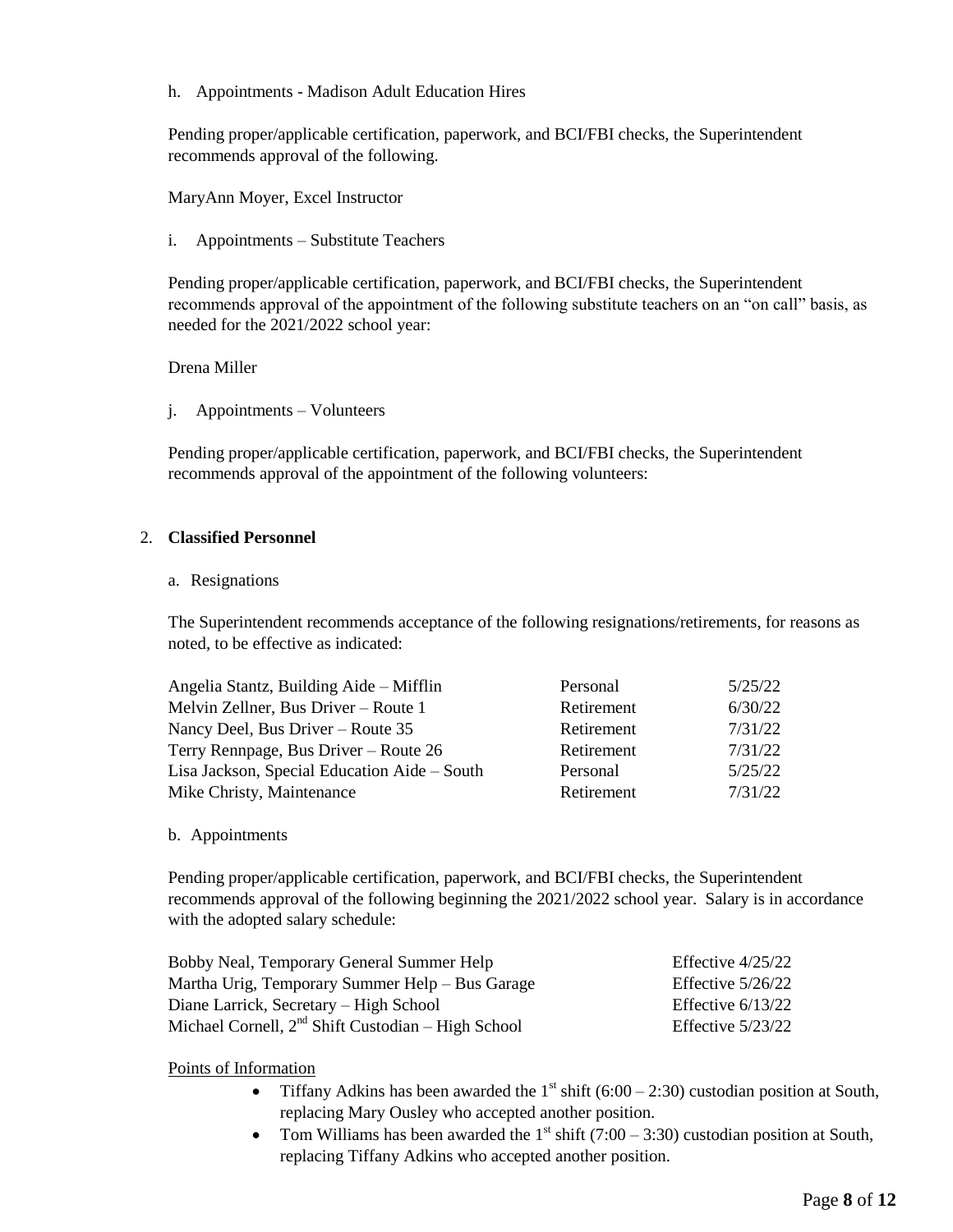- Mark Pogue has been awarded the  $1<sup>st</sup>$  shift custodian position at the middle school, replacing Bob Bradley.
- Melvin Zellner has been awarded the on-bus instructor position on an as needed basis.

Pending proper/applicable certification, paperwork, and BCI/FBI checks, the Superintendent recommends approval of the following beginning the 2022/2023 school year. Salary is in accordance with the adopted salary schedule:

| Ron Hairston, Bus Driver – Route $1$                      | Effective $8/17/22$ |
|-----------------------------------------------------------|---------------------|
| Trevor Kirsch, Bus Driver – Route 26                      | Effective $8/17/22$ |
| Carl Sprague, Bus Driver – Route $35$                     | Effective $8/17/22$ |
| Kilie Justice, Special Education Aide – South (preschool) | Effective $8/15/22$ |

#### Point of Information

- Michelle Windsor has been awarded the special education aide position at South, replacing Lisa Jackson who resigned.
- c. Reappointment of Personnel

The Superintendent recommends approval of the following contracts for the 2022/2023.

## **Limited One (1) Year** Margie Mosier Stephanie Peckham Carolyn Carroll Maranda Clark Jynnifer Hudson Diane Larrick Michael Cornell

## **Limited 2nd One (1) Year**

Carol Brown Rick Hoffman Dustee Miller Sheena Thompson Aimee Boyer Jason Anschutz Teresa Neal Ashley Davidson Smith David Adams Kelley Spring Jacob Hathy Harlan Neal Jennifer Drake Aime Reber Michelle Weirich Kim Hines

#### **Continuing Contracts**

Lois Brammer Darla Noblet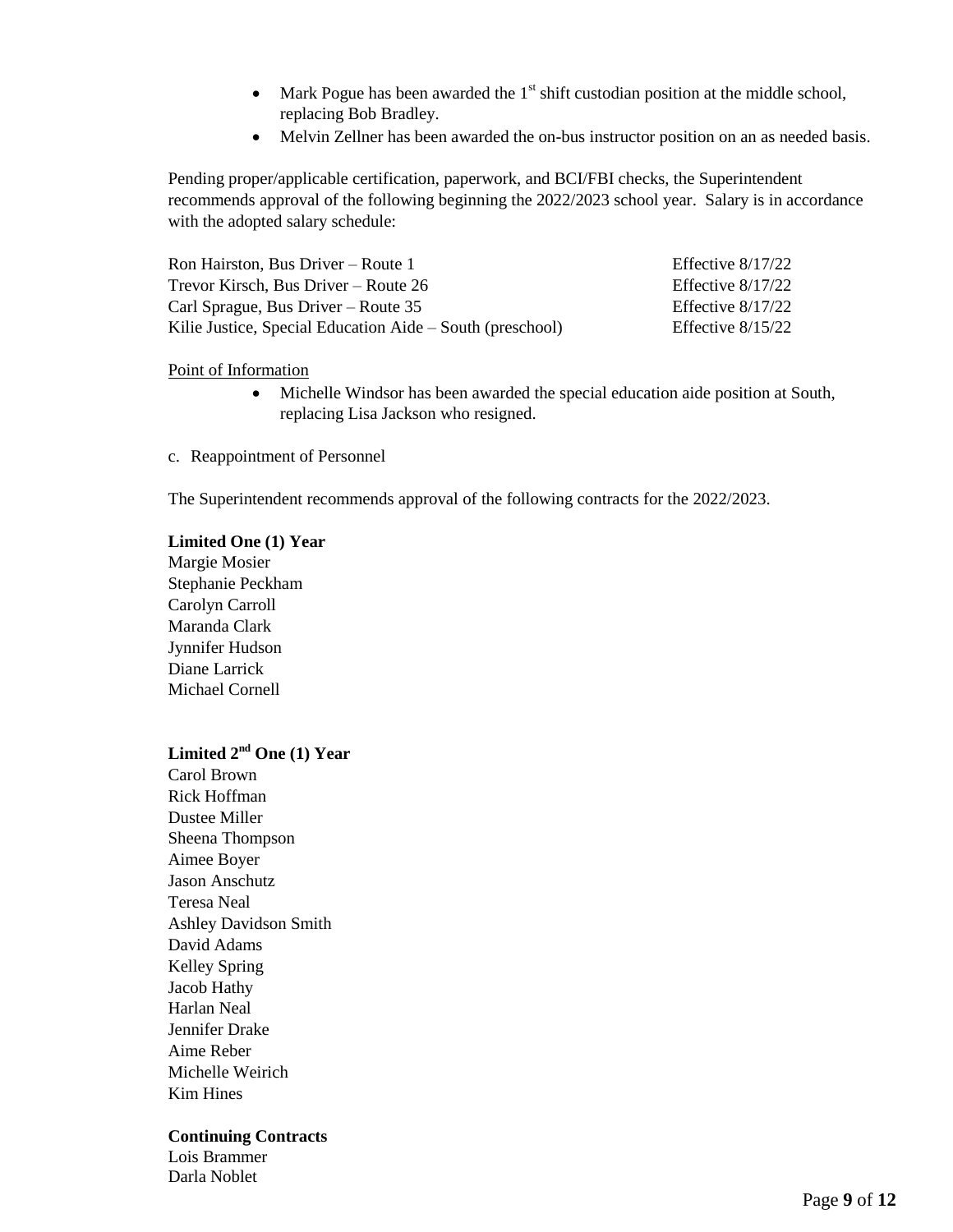Beth Conn Gino Mollica Doug Keen Lessie Sloan Amanda Oswalt Michelle Windsor Wendy Carter

#### **Non-renewals**

The Superintendent recommends non-renewal of the limited contract for the following:

Janis Lotz 2 hour cook Eastview June 30, 2022

d. Appointments - Substitutes

Pending proper/applicable certification, paperwork, and BCI/FBI checks, the Superintendent recommends approval of the appointment of the following substitute employees on an "on call" basis, as needed, for the 2021/2022 school year:

Patrick McLaughlin, custodian

- e. Disciplinary Action
- f. Leave of Absence
- g. Sick Bank

#### **L. SUPERINTENDENT'S BUSINESS**

- 1. The Superintendent recommends the Board of Education approve the 2022/2023 preschool student handbook, K-5 student handbook and the 6-12 student handbook.
- 2. The Superintendent recommends approval of the list of 2022 graduates on condition they meet all requirements of Madison Comprehensive High School and the Ohio Department of Education.
- 3. The Superintendent recommends the Board of Education approve the New Statewide Pricing Standards for FinalForms for the 2022/2023 school year.
- 4. The Superintendent recommends the Board of Education approve the Contract for Police Services between the Richland County Sheriff's Office and Madison Local Schools for the 2022/2023 school year.
- 5. The Superintendent recommends the Board of Education approve the Memorandum of Understanding to the Contract between The Ohio Association of Public-School Employees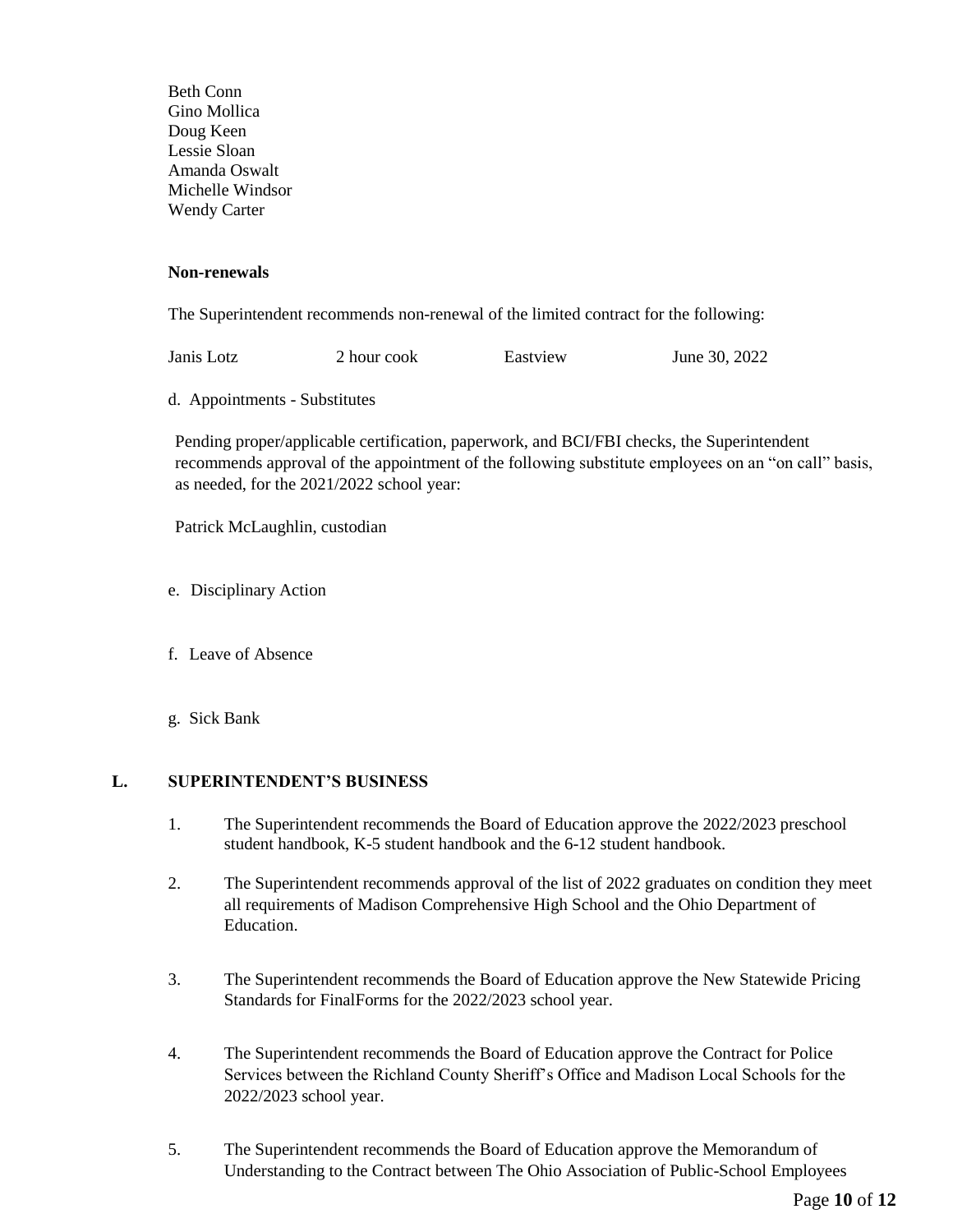(OAPSE) Local #292 and the Madison Local Schools Board of Education clarifying the terms of the collective bargaining agreement, specifically Article 31, Health Insurance Plan Opt-Out.

- 6. The Superintendent recommends the Board of Education approve the Service Level Agreement and FY23 Contract between the North Central Ohio Computer Cooperative/Heartland – Council of Governments (NCOCC/H-COG) and the Madison Local School District.
- 7. The Superintendent recommends the Board of Education approve the Memorandum of Understanding between Catalyst Life Services and Madison Local Schools to provide audiologist services for the 2022-2023 school year.
- 8. The Superintendent recommends the Board of Education approve the Service Agreement with Catalyst Life Services to provide mental health counseling and case management services to students of the Madison Local School District who are in need of such services, effective July 1, 2022 through June 30, 2023.
- 9. The Superintendent recommends the Board of Education approve the agreement between Madison Local Schools and River Education Services, Inc. for the Leap Program for 2022- 2023.

## **M. VISITOR COMMENTS**

## **N. PRESIDENT'S BUSINESS – Tim Wigton, Board President**

- 1. Next regular Board of Education meeting June 29, 2022 at 6:00 p.m. Madison Middle School Auditeria
- 2. Request for Executive Session

On a motion by \_\_\_\_\_\_\_\_, seconded by \_\_\_\_\_\_\_\_ that pursuant with ORC 121.22 that the following resolution be adopted:

WHEREAS, as a public board of education may hold an executive session only after a majority of this board determines by a roll call vote to hold such a session and only at a regular or special meeting for the sole purpose of consideration of any of the following matters:

- a. To consider one or more, as applicable, of the check marked items with respect to a public employee or official:
	- a. \_\_\_\_ Appointment
	- b. \_\_\_\_ Employment
	- c. \_\_\_\_ Dismissal
	- d. \_\_\_\_ Discipline
	- e. \_\_\_\_ Promotion
	- f. \_\_\_\_ Demotion
	- g. \_\_\_\_ Compensation
	- h. \_\_\_\_ Investigation of Charges/Complaints (unless public hearing requested)
- b. To consider the purchase of property for the public purposes or for the sale of property at competitive bidding.